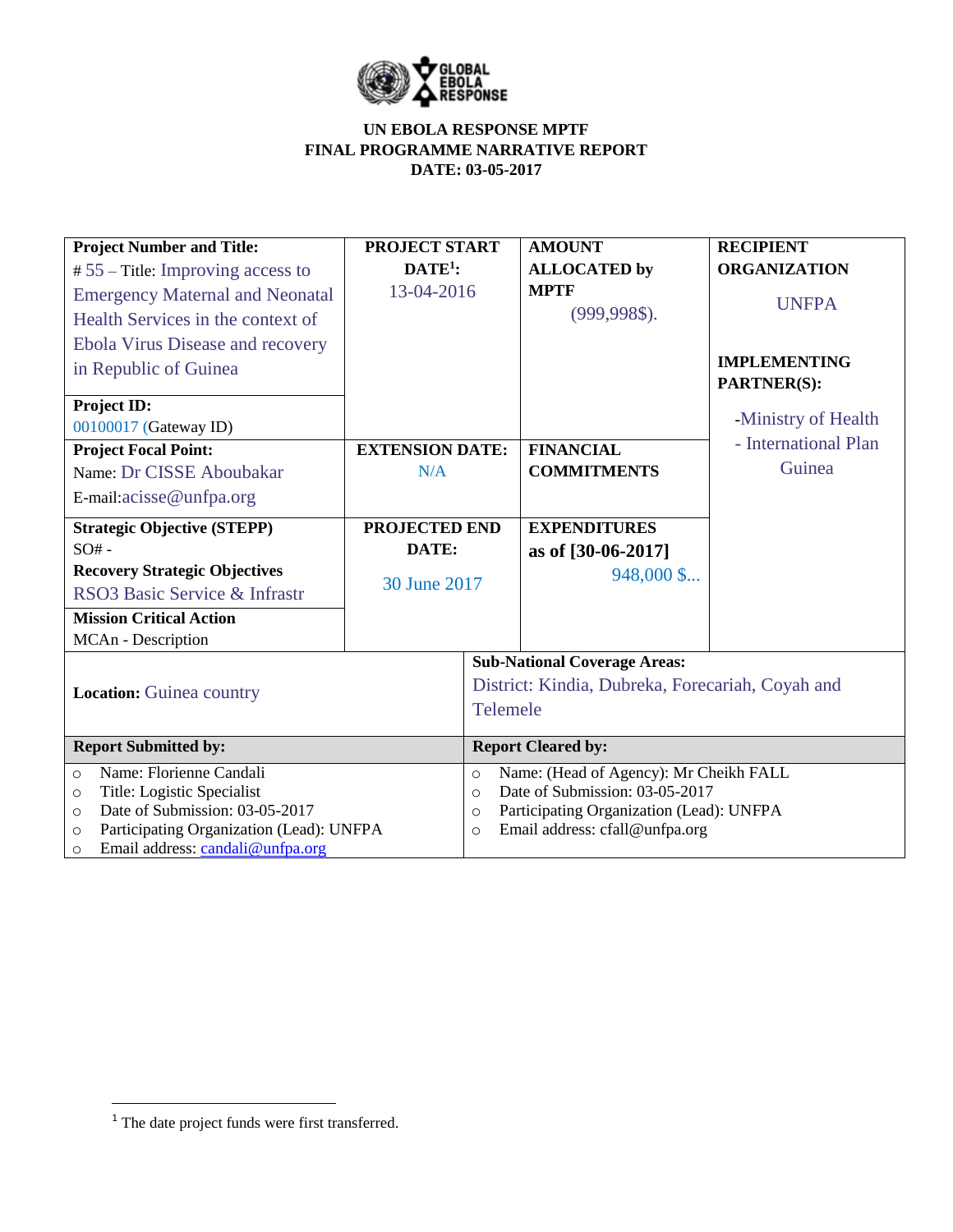

| <b>OUTPUT INDICATORS</b>                                                                                                          |                                                                       |                                                              |                                                            |                                                                              |                                                                            |  |  |  |  |
|-----------------------------------------------------------------------------------------------------------------------------------|-----------------------------------------------------------------------|--------------------------------------------------------------|------------------------------------------------------------|------------------------------------------------------------------------------|----------------------------------------------------------------------------|--|--|--|--|
| <b>Indicator</b>                                                                                                                  | <b>Geographic Area</b>                                                | <b>Projecte</b><br>d Target<br>(as per<br>results<br>matrix) | Quantitat<br>ive results<br>for the<br>reporting<br>period | <b>Cumulative results</b><br>since project<br>commencement<br>(quantitative) | <b>Delivery Rate</b><br>(cumulative % of<br>projected total)<br>as of date |  |  |  |  |
| Output 1: 30 Health Facilities are reinforced for providing standardized quality Emergency<br><b>Reproductive Health services</b> |                                                                       |                                                              |                                                            |                                                                              |                                                                            |  |  |  |  |
| Description of the quantifiable indicator as set out in the approved project proposal                                             |                                                                       |                                                              |                                                            |                                                                              |                                                                            |  |  |  |  |
| 1.1:Number of Health<br>Facilities reinforced                                                                                     | District: Kindia,<br>Dubreka,<br>Forecariah,<br>Coyah and<br>Telemele | 30                                                           | 30                                                         | 30                                                                           | 100%                                                                       |  |  |  |  |
| 1.2:Number of<br>community health<br>workers involved in the<br>project                                                           | District: Kindia.<br>Dubreka,<br>Forecariah,<br>Coyah and<br>Telemele | 100                                                          | 150                                                        | 150                                                                          | 150%                                                                       |  |  |  |  |
| 1.3:Number of national<br>staff trained and<br>deployed at health<br>facility level<br>(Midwives)                                 | District: Kindia,<br>Dubreka,<br>Forecariah,<br>Coyah and<br>Telemele | 40                                                           | 60                                                         | 60                                                                           | 150%                                                                       |  |  |  |  |
| 1.4:Number of<br>management staff<br>involved in the project                                                                      | District: Kindia,<br>Dubreka,<br>Forecariah,<br>Coyah and<br>Telemele | 2                                                            | $\overline{2}$                                             | 2                                                                            | 100%                                                                       |  |  |  |  |
| Output 2: 30 health facilities are equipped at the standard level for quality emergency reproductive<br>health services           |                                                                       |                                                              |                                                            |                                                                              |                                                                            |  |  |  |  |
| 2.1: Number of health<br>facilities equipped                                                                                      | District: Kindia,<br>Dubreka,<br>Forecariah,<br>Coyah and<br>Telemele | 30                                                           | 30                                                         | 30                                                                           | 100%                                                                       |  |  |  |  |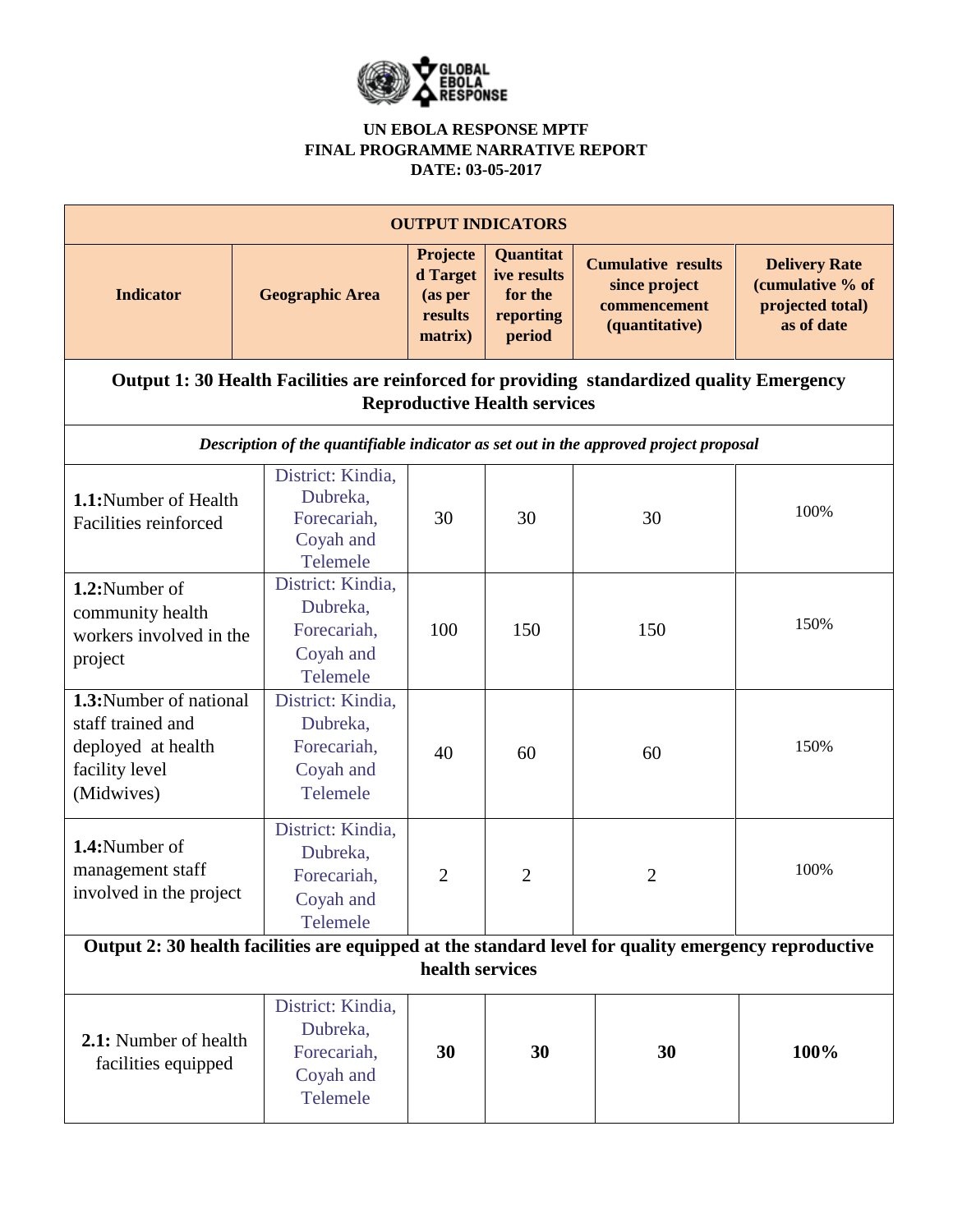

| Output 3: Reproductive Health commodities are available for 24 588 antenatal care, 17 190 safe<br>deliveries, 10 458 STIs and 150 rape treatments |                                                                           |       |       |       |      |  |  |  |
|---------------------------------------------------------------------------------------------------------------------------------------------------|---------------------------------------------------------------------------|-------|-------|-------|------|--|--|--|
| 3.1:Number of<br>antenatal care<br>performed (four visits)<br>include one at the 9 <sup>th</sup><br>month                                         | District: Kindia,<br>Dubreka,<br>Forecariah,<br>Coyah and<br>Telemele     | 24588 | 28139 | 28139 | 114% |  |  |  |
| 3.2:Safe deliveries                                                                                                                               | District: Kindia,<br>Dubreka,<br>Forecariah,<br>Coyah and<br>Telemele     | 17190 | 22365 | 22365 | 130% |  |  |  |
| 3.3: Rape treatments                                                                                                                              | District: Kindia,<br>Dubreka,<br>Forecariah,<br>Coyah and<br>Telemele     | 150   | 72    | 72    | 48%  |  |  |  |
| Output 4: Strengthen 5 health districts for a strong emergency reference systems and routine health<br>information.                               |                                                                           |       |       |       |      |  |  |  |
|                                                                                                                                                   |                                                                           |       |       |       |      |  |  |  |
| 4.1: Number of health<br>facilities receiving<br>smartphones for routine<br>health information<br>(track SR)                                      | Districts:<br>Kindia,<br>Dubreka,<br>Forecariah,<br>Coyah and<br>Telemele | 5     | 5     | 5     | 100% |  |  |  |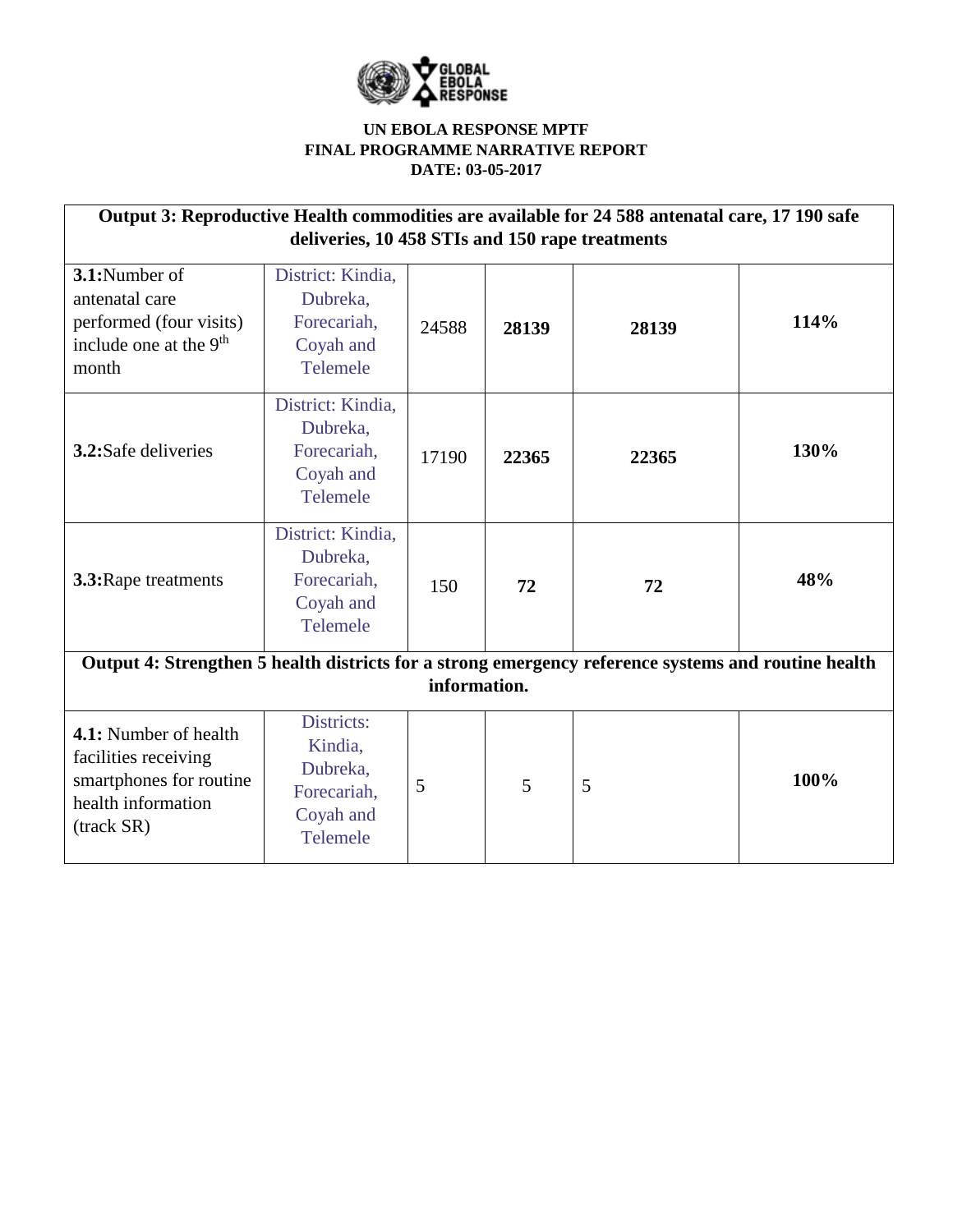

# **EXECUTIVE SUMMARY/Current Situation and Trend**

The overall access to health services in Guinea is estimated at 40.8 percent, maternal mortality rate is 724 per 100,000 live births while the skilled birth attendance rate is 45 per cent. The contraceptive prevalence rate is 6 percent and the unmet needs are estimated at 45 percent among unmarried women, the fertility rate is about 5.1 children per woman (DHS 2012).

In terms of human resources, the country experiences insufficiency of skilled health workers, especially midwives with a ratio of one midwife per 19600 inhabitants; which is under the WHO's standards of 1/5000 inhabitants.

The main factors that contributes to this situation are related to socio-cultural resistance to modern family planning methods, inadequate service delivery with a limited neo and postnatal care, limited access to quality obstetric care, C-section and the lack of skilled birth attendance. Neonatal death is mainly caused by severe infections (31%), respiratory distress (23%) and prematurity (20%). In addition to this worrying maternal and neonatal health situation, there is a weakness of the national health information system that makes difficult the availability and use of data to monitor and report on the health sector programs.

The health system already weak before the Ebola Virus Disease (EVD) outbreak has particularly been affected by this epidemic, which has affected 26 out of 33 prefectures and entailed the reorientation of almost all health related funds and efforts to the Ebola response. There was an important decrease between 2013 and 2014 in the utilization of health services. This resulted to 35% increase of maternal deaths associated with a decrease of 13% in ANC4, 12% decrease of deliveries in health facilities, and 13% decrease of skilled births attendance. In line with the above situation, it was also noted an important disruption of the national logistics management information system (LMIS) and the Reproductive Health Commodity Security (RHCS).

In order to address the situation, UNFPA in collaboration with the Ministry of Health and other partners with support from MPTF have worked to improve the health system with the aim to ensure a continued access to quality reproductive health services, including RH commodities, materials and equipment. The MPTF funds have contributed to strengthen the health system through a reinforced capacity of the most affected communities and the provision of adequate health care services to pregnant women and newborns. More specifically, this fund contributed to improve the access to Reproductive Health services through the provision of Reproductive Health commodities, material and equipment, the recruitment and deployment of skilled midwives and the setting-up of track-SR mobile data collection to strengthen health information management system.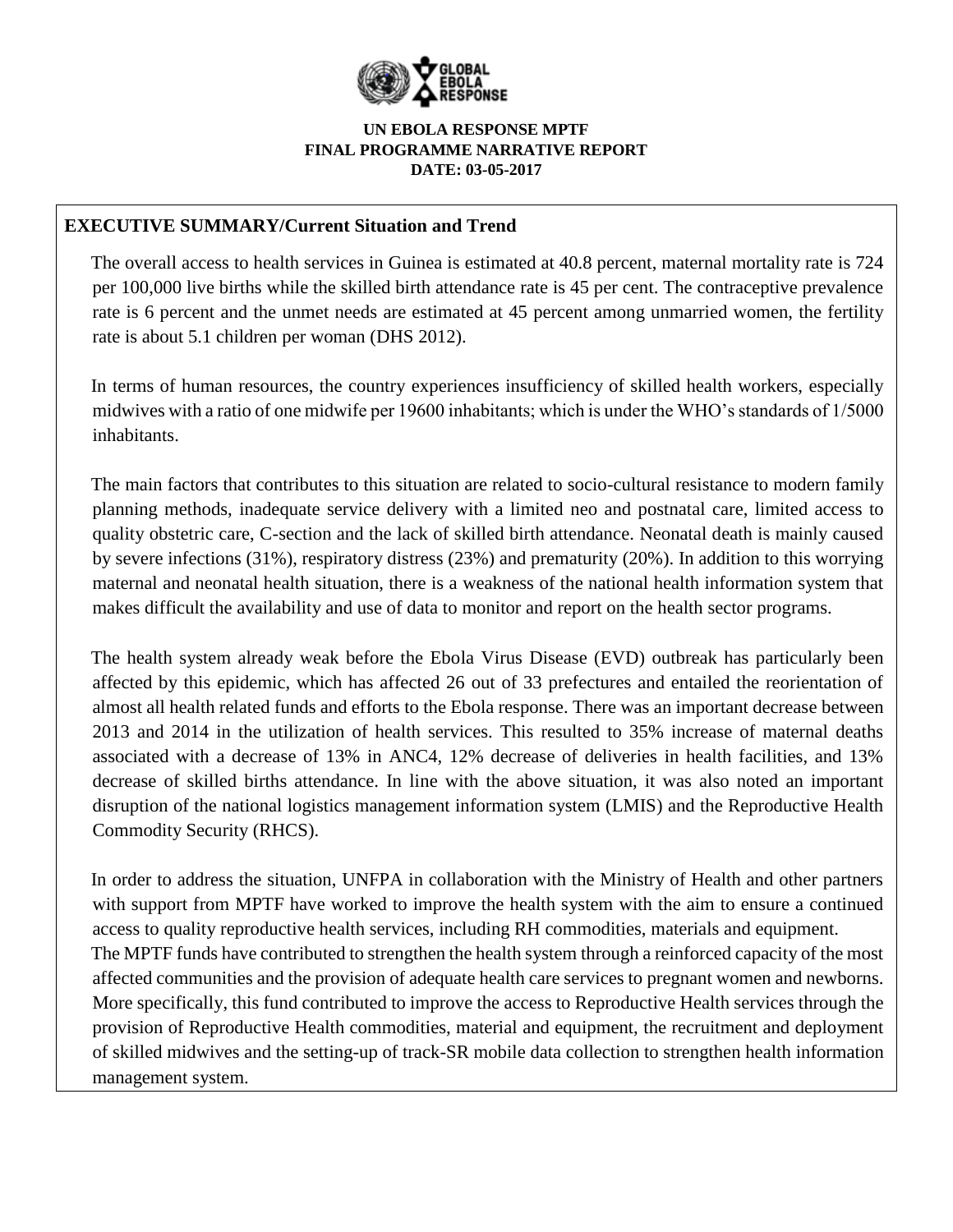

This project was implemented in the region of India (Kindia, Forécariah, Dubreka,Telimele and Coyah), which is one of the most affected and where the epidemic persisted.

# **Key Achievements:**

In the order to strengthen the post-Ebola health system, UNFPA has mobilized funds from MPTF. These funds were used to improve reproductive health indicators in 30 health facilities in the region of Kindia.

- 60 national midwives were recruited and deployed in the 30 health facilities to provide reproductive health services in the above mentioned health facilities. Two midwives per health facility.
- 1 international UNV senior midwife was recruited to ensure field supervision and continuous coaching of national midwives.
- 1 international UNV medical logistics was deployed to support the reproductive health commodities supply chain for the project.
- 30 health facilities were provided with adequate equipment and other reproductive health kits for Reproductive Health service delivery.
- 150 villages have benefited from community-based activities in order to raise awareness, identify and refer women to health facilities.
- A mobile phone application system (Track-SR) was developed to strengthen health information management system for timely data collection and information sharing.

**Delays or Deviations** – (There is no delay nor deviations to report at this present time)

- 1- In ProDoc submitted, the target was "1" for the indicator "Number of health facilities receiving smartphones for routine health information (track SR). This was an error because the number "1" was about number of "region" ; and since the project was for "1" region that is Kindia So correction is made in the report by replacing "1" by "5" as the target because the target is the "5" districts of the region of Kindia
- 2- The target for indicator "Rape treatments" that was 150 is partially met (72) . The main reason is that many rape survivors don't want to go to the treatment center for many reason (family pressure to avoid judiciary problems to the author; avoid exposure to stigma; lack of information regarding the existence of treatment services and/or procedures for access

# **Best Practice and Summary Evaluation** *–*

The project has allowed a close interaction between UNFPA, the Ministry of Health and benefiting health facilities. That collaboration led to a smooth implementation and monitoring of activities through the involvement of the Ministry of Health in the recruitment and deployment of the midwives as well as the provision of the reproductive health kits. That process led to a capacity building and resilience for benefiting communities affected by Ebola virus disease.